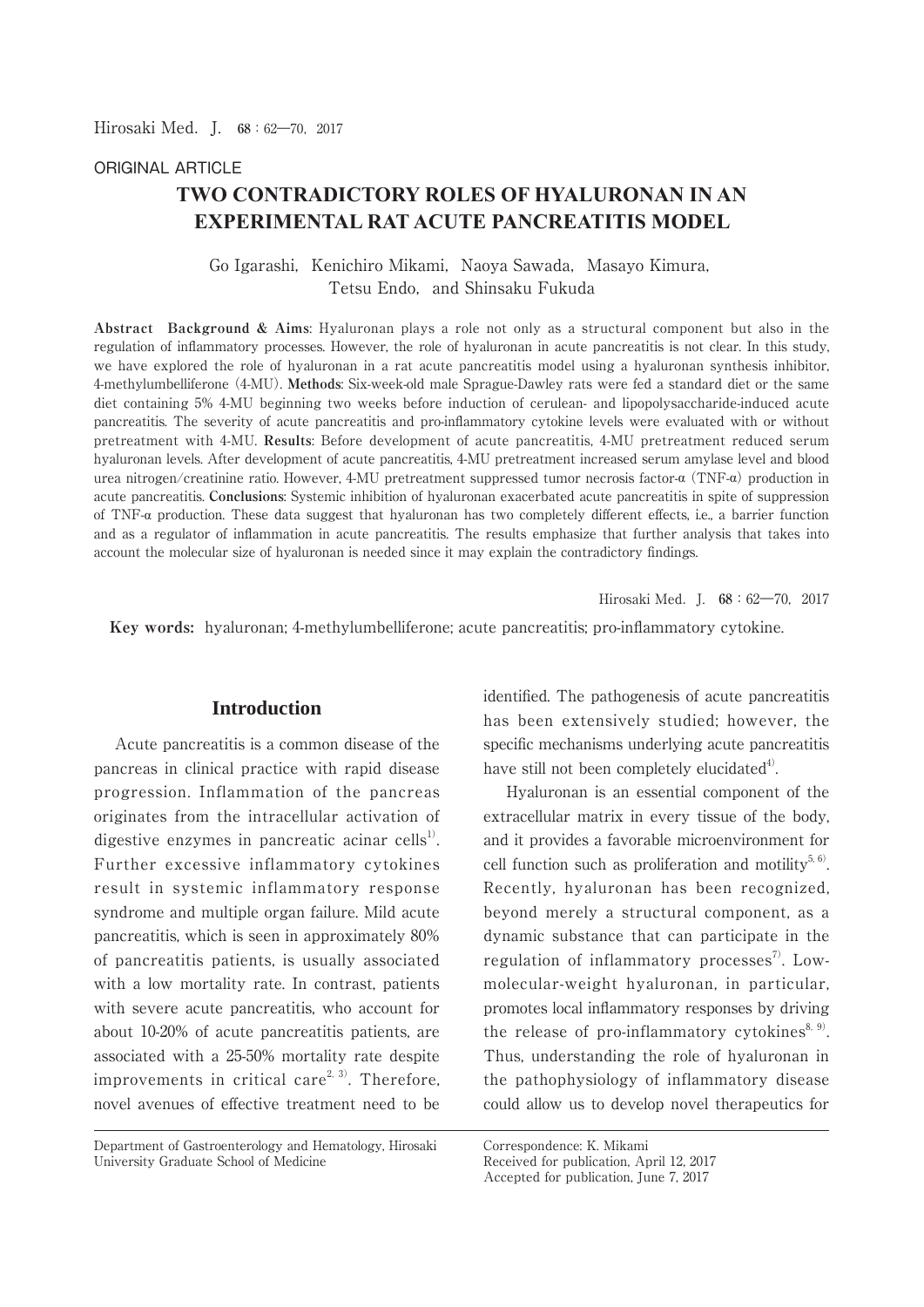critical inflammatory diseases including acute pancreatitis. However, the role of hyaluronan in acute pancreatitis has not been investigated.

 4-methylumbelliferone (4-MU), a coumarin derivative, inhibits hyaluronan production by depleting cellular uridine diphosphate glucuronic acid and down-regulating hyaluronan synthase (HAS) 2 and HAS3 expression<sup>10, 11)</sup>. As HAS2 and HAS3 produce high-molecularweight hyaluronan and low-molecular-weight hyaluronan, respectively<sup>12)</sup>, it is speculated that 4-MU inhibits hyaluronan synthesis regardless of molecular weight. In the past, 4-MU had been used to treat functional and obstructive spasms of the biliary tract in clinical practice. Recent animal studies have shown that 4-MU treatment has other potential therapeutic properties for inflammation and autoimmunity in the lungs, kidneys, joints, and central nervous system $^{13}$ .

 In the present study, we evaluated the role of hyaluronan in acute pancreatitis with an experimental rat model by using 4-MU as a hyaluronan synthesis inhibitor.

### **Materials and methods**

#### **1. Animal and reagents**

 Male six-week-old Sprague-Dawley rats were obtained from Charles River Laboratories Japan Inc. (Kanagawa, Japan). They were housed in cages in a temperature- and humiditycontrolled room with a 12-hour light/dark cycle and given free access to water and diet. All animals received humane care, and the experiment was performed in accordance with Hirosaki University's Guidelines for Animal Experimentation. 4-MU was purchased from Sigma-Aldrich (St. Louis, MO, USA). The diet containing 4-MU was pelleted by Oriental Yeast Co., Ltd. (Tokyo, Japan).

#### **2. Animal treatments**

In order to inhibit hyaluronan production,

rats were given a standard diet or the same diet containing 5% 4-MU beginning two weeks before induction of pancreatitis<sup>14)</sup>. Rats were deprived of food but were allowed access to water 24 hours before induction of acute pancreatitis. Acute pancreatitis was induced as previously described by administration of intraperitoneal injection of cerulein  $(100 \mu g/kg)$ and lipopolysaccharide (LPS) (30 mg/kg)<sup>15, 16)</sup>. Rats were sacrificed before development of acute pancreatitis to assess the effect of hyaluronan inhibition in normal pancreas, or after development of acute pancreatitis to assess the effect of hyaluronan inhibition in acute pancreatitis. Rats that developed acute pancreatitis were divided into three groups. In the first group, rats were given a standard diet and saline injection (control group). In the second group, rats were given a standard diet and acute pancreatitis was induced (AP group). In the third group, rats were given a diet containing 4-MU and acute pancreatitis was induced (AP+4-MU group) (Fig. 1). To evaluate the severity of pancreatitis, rats were sacrificed 2 hours after the LPS injection, and specimens from the pancreas, jejunum, lung, ascites, and blood were rapidly harvested for the study.

#### **3. Serum biochemical analysis**

 Serum amylase, blood urea nitrogen (BUN), creatinine (Cre), total protein (TP), albumin, total bilirubin (T-bil), aspartate transferase (AST), alanine transaminase (ALT), alkaline phosphatase (ALP), lactate dehydrogenase (LDH), calcium, and glucose were measured by an automated analyzer (Spotchem EZ SP-4430; Arkrey Inc., Kyoto, Japan). Hyaluronan levels were measured by latex coagulation immunonephelometry, which can detect both high- and low-molecular-weight hyaluronan. Cytokine levels in sera and ascites were measured according to the Bio-Plex cytokine assay system (Bio-Rad Laboratories, Hercules, CA, USA) to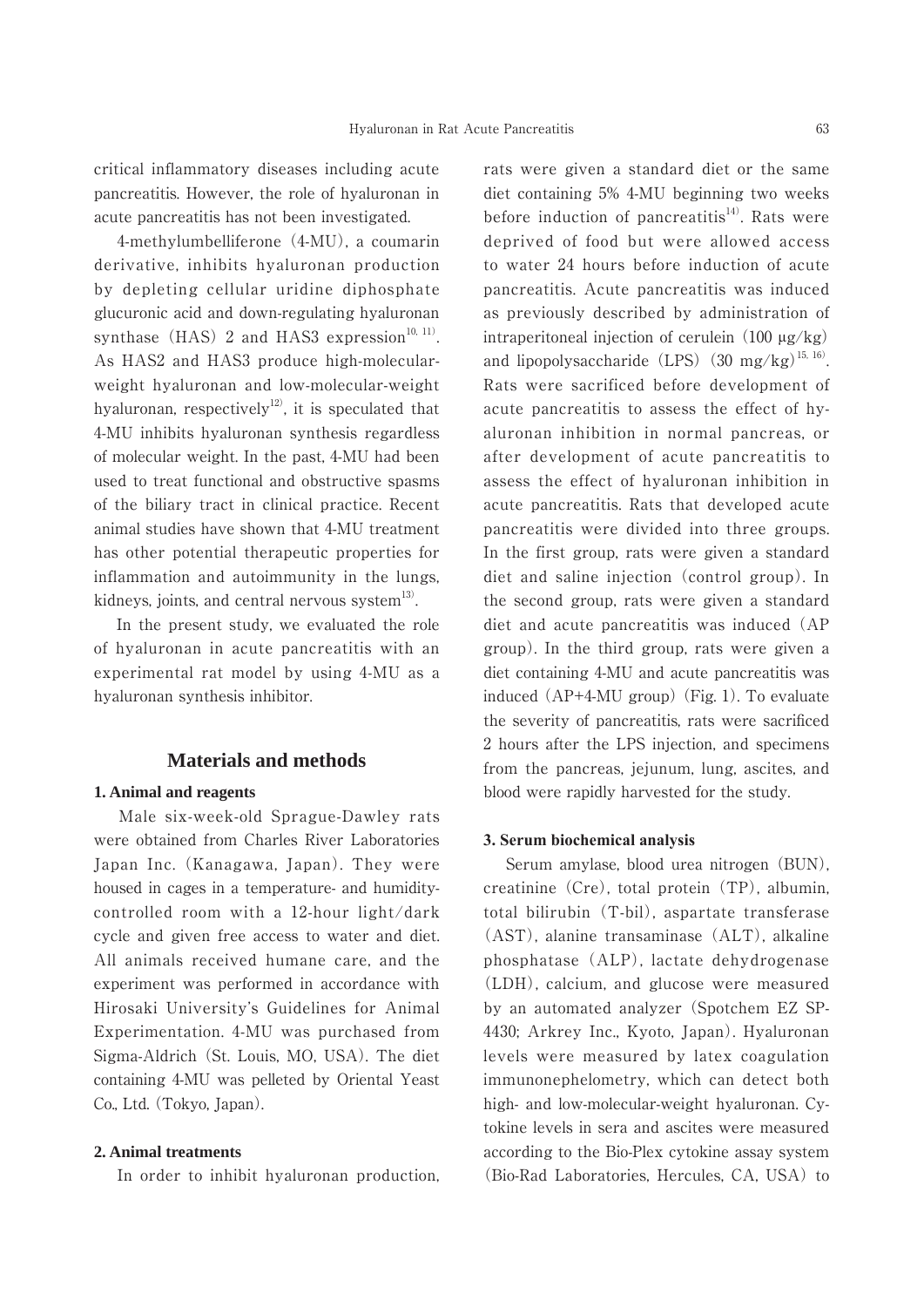

**Figure 1** Experimental protocol. Rats were given a standard diet or the same diet containing 5% 4-MU beginning two weeks before induction of pancreatitis. For induction of acute pancreatitis, rats received intraperitoneal injection of cerulein  $(100 \mu g/kg)$  body weight) after fasting for 24 hours, and in addition, rats were injected with LPS intraperitoneally (30 mg/kg body weight) 2 hours after cerulein injection. Rats were sacrificed before (after fasting for 24 hours) or after development of acute pancreatitis (2 hours after LPS injection), and samples were collected.

quantify the concentrations of tumor necrosis factor- $\alpha$  (TNF- $\alpha$ ), interleukin (IL)-1 $\beta$ , IL-6, IL-10, and monocyte chemotactic protein-1 (MCP-1).

#### **4. Histological analysis**

 For light microscopy, a part of the pancreas, jejunum, and lung were fixed in 10% formaldehyde neutral buffer solution and embedded in paraffin wax. Hematoxylin and eosin  $(H&E)$ staining was performed on 5-µm sections from the paraffin-embedded pancreatic specimens. The severity of acute pancreatitis was graded by a semiquantitative assessment of edema, acinar cell necrosis, and inflammatory cell infiltration as described previously<sup>17)</sup>.

#### **5. Statistical analysis**

 Quantitative values are expressed as mean ± standard error of the mean (SEM). Statistical evaluations were performed using two-tailed Student's t-test. Differences were considered to indicate a significant result with *p*-values <0.05.

#### **Results**

## 1. Hyaluronan levels and serum pro-inflammatory cytokine levels before development of acute **pancreatitis**

 Two-week pretreatment with 4-MU reduced body weight in rats (Fig. 2a). The serum hyaluronan level in rats fed a standard diet alone  $(62.7 \pm 4.1 \text{ ng/mL})$  was lower than that in rats fed a diet containing 4-MU  $(49.7 \pm$ 3.1 ng/mL), although the difference was not statistically significant  $(P=0.06)$  (Fig. 2b). In terms of other biochemical data (amylase, TP, albumin, T-bil, AST, ALT, LDH, BUN, Cre, calcium, and glucose), there were no significant differences between rats fed a standard diet alone and rats fed a diet containing 4-MU (data not shown). The serum MCP-1 level was significantly higher in rats fed a diet containing 4-MU (1205.2  $\pm$  108.9 pg/mL) as compared with rats fed a standard diet  $(675.8 \pm 33.2 \text{ pg/mL})$ (P<0.05). The serum IL-1 $\beta$  level was the same in rats fed a standard diet and those fed a diet containing 4-MU. However, TNF- $\alpha$ , IL-6, and IL-10 were not detected in serum in rats in either of the two groups (Fig. 2c).

## **2. Exacerbation of acute pancreatitis by 4-MU pretreatment**

 As shown in Fig. 3a, rats that received intraperitoneal injection of cerulein and LPS developed edematous pancreatitis. In terms of local inflammation findings, edema of the pancreas, ascites, and redness of the duodenum were seen. However, any apparent differences were not clear between the AP group and the 4-MU+AP group. In terms of histological findings (Fig. 3b), both the AP group and the 4-MU+AP group showed edema formation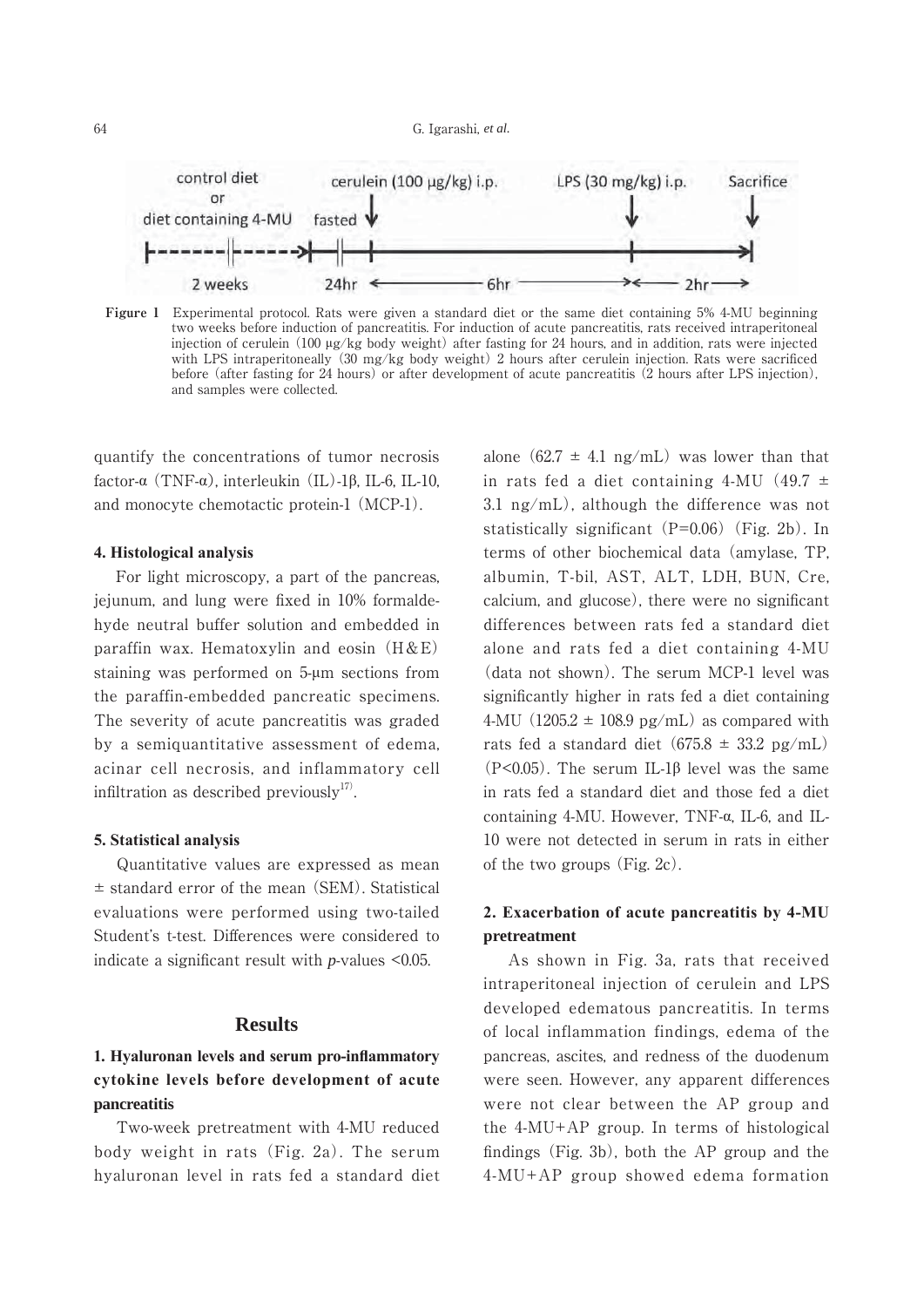

**Figure 2** Body weight, serum hyaluronan, and serum cytokines before development of acute pancreatitis in rats fed a standard diet or fed a diet containing 5% 4-MU. Two-week pretreatment with 4-MU reduced the body weight (a) and serum hyaluronan level (b). On the other hand, two-week pretreatment with 4-MU increased the serum MCP-1 level in rats (c)(n=3 in each group). Significant differences were observed in body weight and serum MCP-1 level (a, c) (\**P*<0.05 and \*\**P*<0.01, respectively, compared with rats fed a standard diet). However, serum hyaluronan level was not significant (P=0.06) (b). Abbreviation: NS, not significant.

and cell infiltration in the pancreas. However, histological scoring for acute pancreatitis did not show a statistical significance between these two groups. No pathological findings in the jejunum and lung were observed in either the control group or the 4-MU+AP group. Cerulein and LPS injection significantly increased the serum amylase level in the AP group (14500  $\pm$  3823 IU/mL) as compared with the control group  $(2770 \pm 120 \text{ IU/mL})$   $(P<0.05)$ . Moreover, the serum amylase level in the 4-MU+AP group  $(35275 \pm 2700 \text{ IU/mL})$  was significantly higher than that in the AP group  $(P<0.01)$  (Fig. 4a). BUN/Cre ratio was almost the same in the control group  $(21.8 \pm 1.7)$  and the AP group  $(25.7 \pm 1.7)$  after cerulein and LPS injection (*P*=0.2), while it was elevated in the 4-MU+AP group  $(49.4 \pm 8.0)$  as compared with the control group or the AP group (*P*<0.05 compared with both groups) (Fig. 4b). In terms of other biochemical data (TP, albumin, T-bil, AST, ALT, LDH, calcium, and glucose), no differences were observed among the control group, AP group, and 4-MU+AP group (data not shown). As shown Fig. 4c, cerulein and LPS injection significantly increased the serum hyaluronan level in both the AP group  $(102.3 \pm 9.9 \text{ ng/mL})$ and the 4-MU+AP group  $(102.8 \pm 11.0 \text{ ng/mL})$ as compared with the control group  $(59.0 \pm$ 1.5 ng/mL)  $(P<0.05$  in both groups). However, there was no difference between the AP group and the 4-MU+AP group.

### **3. Suppression of TNF-a production in acute pancreatitis by 4-MU pretreatment**

 As shown in Fig. 5, cerulean and LPS injection significantly increased serum levels of pro-inflammatory cytokines in rats. Although pretreatment with 4-MU suppressed the elevation of serum pro-inflammatory cytokine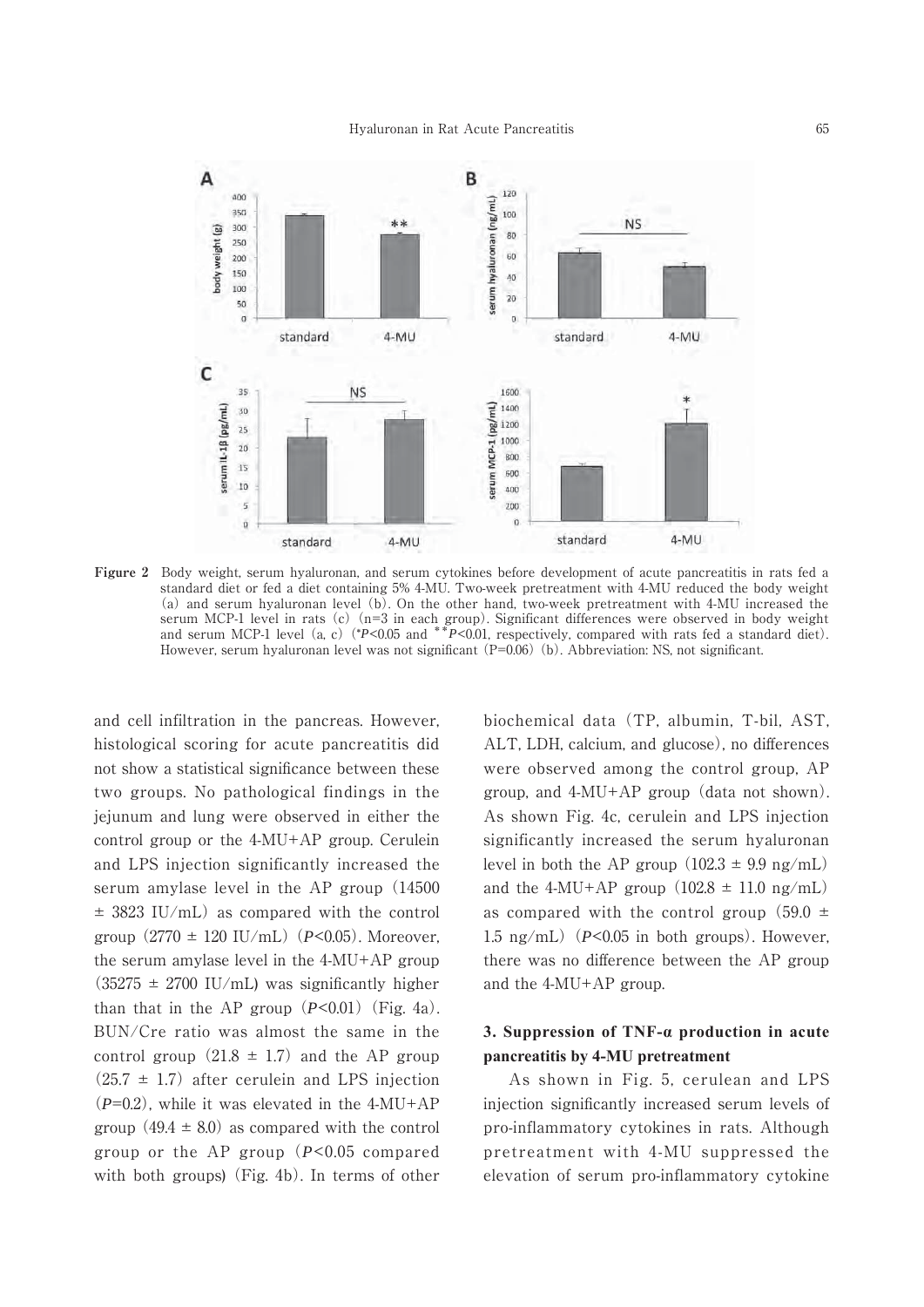

**Figure 3** Macroscopic and microscopic findings after development of acute pancreatitis in rats. After cerulein and LPS injection, edema of the pancreas, ascites, and redness of the duodenum were observed macroscopically (a), and edema formation and cell infiltration were identified microscopically. H&E staining (original magnification,  $\times$ 200) (b). However, any apparent differences were not clear with pretreatment with 4-MU in terms of macroscopic and microscopic findings (n=3 in control; n=4 in AP and 4-MU+AP).



Figure 4 Serum amylase level, BUN/Cre ratio, and serum hyaluronan level after development of acute pancreatitis. (a) Serum amylase level was increased after cerulein and LPS injection. Moreover, pretreatment with 4-MU enhanced the increment of serum amylase level (\**P*<0.05 and \*\**P*<0.01 compared with control, \*\**P*<0.01 compared with AP). (b) Pretreatment with 4-MU increased BUN/Cre ratio after cerulean and LPS injection (\**P*<0.05 compared with control, # *P*<0.05 compared with AP). (c) Serum hyaluronan level was increased after cerulean and LPS injection (\**P*<0.05 compared with control). However, there was no difference between AP and  $4-MU+AP$  (n=3 in control; n=4 in AP and  $4-MU+AP$ ). Abbreviation: NS, not significant.

levels, there were no statistically significant differences between the AP group and the  $4-MU+AP$  group ( $P=0.09$  for TNF- $\alpha$ ,  $P=0.07$  for IL-1ȕ, *P*=0.06 for IL-6, *P*=0.09 for IL-10, *P*=0.31 for MCP-1). On the other hand, in the case of ascites, pretreatment with 4-MU markedly suppressed the elevation of TNF- $\alpha$  (AP group: 610.0  $\pm$  164.5 pg/mL, 4-MU+AP group: 111.2  $\pm$  15.7 pg/mL, *P*<0.05). However, the levels of other pro-inflammatory cytokines  $(IL-1<sub>β</sub>, IL-1<sub>β</sub>)$ 6, IL-10, and MCP-1) in ascites did not differ between the AP group and the 4-MU+AP group (Fig. 6). Ascites was not detected in the control group.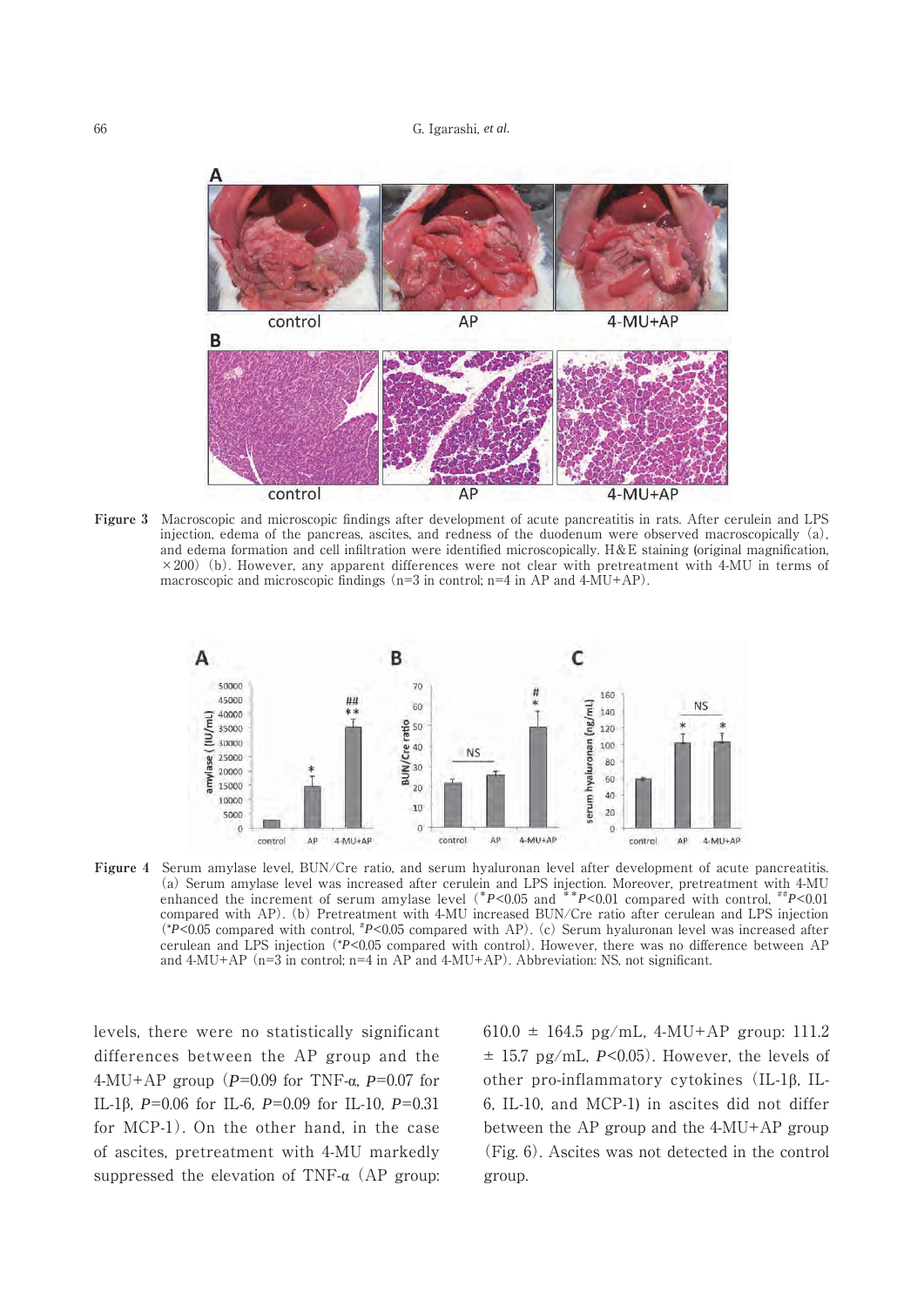

**Figure 5** Pro-inflammatory cytokine levels in serum after development of acute pancreatitis. Pro-inflammatory cytokine levels in serum were significantly increased after cerulein and LPS injection (\*\**P*<0.01 compared with control). Pretreatment with 4-MU suppressed the elevation of serum pro-inflammatory cytokine levels. However, there was no statistically significant difference between AP and 4-MU+AP (n=3 in control; n=4 in AP and 4-MU+AP). Abbreviations: ND, not detectable; NS, not significant.



**Figure 6** Pro-inflammatory cytokine levels in ascites after development of acute pancreatitis. Pretreatment with 4-MU significantly suppressed the elevation of TNF- $\alpha$  after cerulein and LPS injection ( $\hbar$ P<0.05 compared with AP). However, the levels of other pro-inflammatory cytokines (IL-1 $\beta$ , IL-6, IL-10, and MCP-1) in ascites did not differ between AP and 4-MU+AP (n=4 in AP and 4-MU+AP). Abbreviations: ND, not detectable; NS, not significant.

## **Discussion**

 The present study is the first to investigate the mode in which inhibition of hyaluronan synthesis affects acute pancreatitis with the use of a rat model. We were able to demonstrate that systemic inhibition of hyaluronan synthesis exacerbated acute pancreatitis with elevation of the serum amylase level. On the other hand, it was clearly shown that inhibition of hyaluronan synthesis by 4-MU suppressed the production of TNF- $\alpha$  in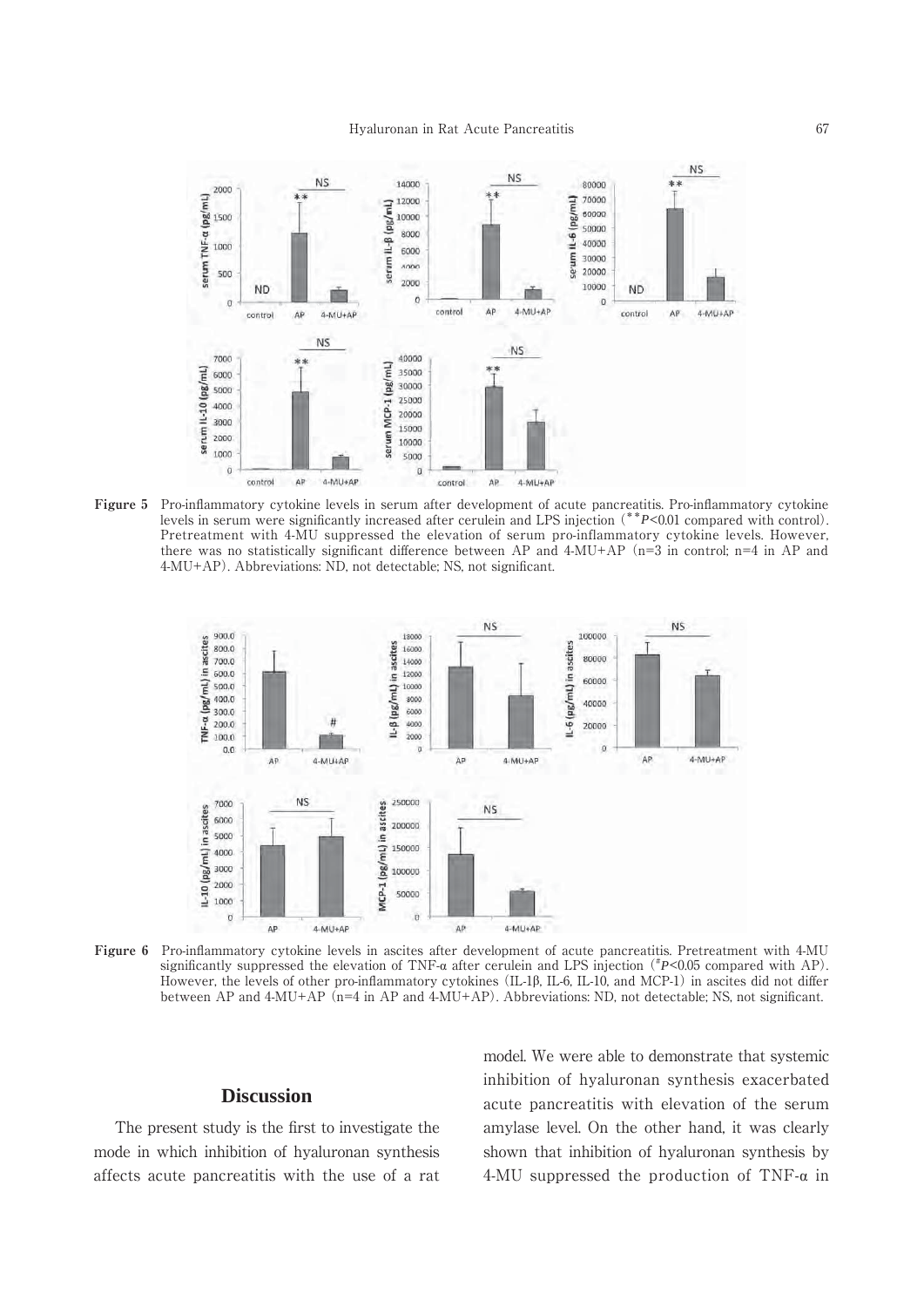acute pancreatitis. In other words, pancreatic inflammation was enhanced in spite of the suppression of pro-inflammatory cytokines. While at first it seems to be a paradoxical event, this fact might be due to complicated biological functions dependent on differences in the molecular size of hyaluronan $18$ .

 Recent studies showed that changes in the molecular size of hyaluronan have functional consequences; namely, that the differential molecular size has a different biological impact on microenvironment homeostasis and injury responses<sup>7, 18)</sup>. Specifically, high-molecular-weight hyaluronan (over 1000 kDa), predominantly present in normal tissues, creates stable extracellular matrices contributing to barrier function and has anti-inflammatory properties $19-21$ . Conversely, low-molecular-weight hyaluronan (below 500 kDa), which is fragmented by tissue damage, drives local inflammation, inducing proinflammatory cytokines via Toll-like receptors or CD44 signaling<sup>7, 22)</sup>. With respect to hyaluronan synthesis, high-molecular-weight hyaluronan is synthesized by HAS2, while low-molecularweight hyaluronan is synthesized by HAS1 and HAS312). As 4-MU inhibits hyaluronan synthesis through HAS2 and HAS3 inhibition $10, 111$ , it is considered that 4-MU inhibits both high- and low-molecular-weight hyaluronan. In the present study, 2-week pretreatment with 4-MU induced MCP-1 production, which is speculated to have inhibited high-molecular-weight hyaluronan synthesis. Therefore, to understand the role of hyaluronan in the pathophysiologic condition, it is important to take into account not only the amount but also the molecular size of hyaluronan in tissue injury. Although our results showed a paradoxical effect, there is a possibility that the molecular size of hyaluronan in the pancreas was changed in our experiments by using 4-MU. Actually, the inhibition of hyaluronan synthesis has shown both protective and oppressive effects in several animal inflammatory disease models<sup>23-26)</sup>. Unfortunately, however, we could not analyze differences in the molecular size of hyaluronan in the present study due to limitations at our experimental facility at the moment.

 4-MU is an approved oral agent in Europe and Asia for the treatment of biliary spasm. Owing to the safety of 4-MU in clinical practice, hence, many studies aimed at clinical applications using 4-MU for various diseases have been reported<sup>12, 27, 28)</sup>. In the present study, pretreatment with 4-MU suppressed TNF- $\alpha$ production, which is considered a beneficial effect with clinical implications. A previous study showed that the increment of serum pro-inflammatory cytokines such as IL-6 and TNF- $\alpha$  was associated with multiple organ dysfunction syndrome and a high mortality rate in severe acute pancreatitis $^{29}$ . Thus, proinflammatory cytokines may be novel targets for the treatment of acute pancreatitis<sup>30)</sup>. With respect to the molecular mechanism of cytokine suppression, a recent study reported that 4-MU had an anti-inflammatory effect not only through hyaluronan inhibition but also through antioxidant activity independent of hyaluronan inhibition $^{31}$ . Thus, there is a possibility that  $4-MU$  suppressed TNF- $\alpha$  production directly independent of hyaluronan inhibition in our study, as well. Regarding the barrier function, pretreatment with 4-MU increased the elevation of serum amylase levels and BUN/Cre ratio after development of acute pancreatitis, which means the aggravation of pancreatic inflammation and the increment of vascular permeability, respectively. These adverse events might be due to disruption of the barrier function with hyaluronan synthesis inhibition by 4-MU. Therefore, for the purpose of clinical application of 4-MU, it is important to pay attention to an unfavorable effect like barrier dysfunction with 4-MU26). In any case, however, 4-MU has been used safely in clinical practice for a long period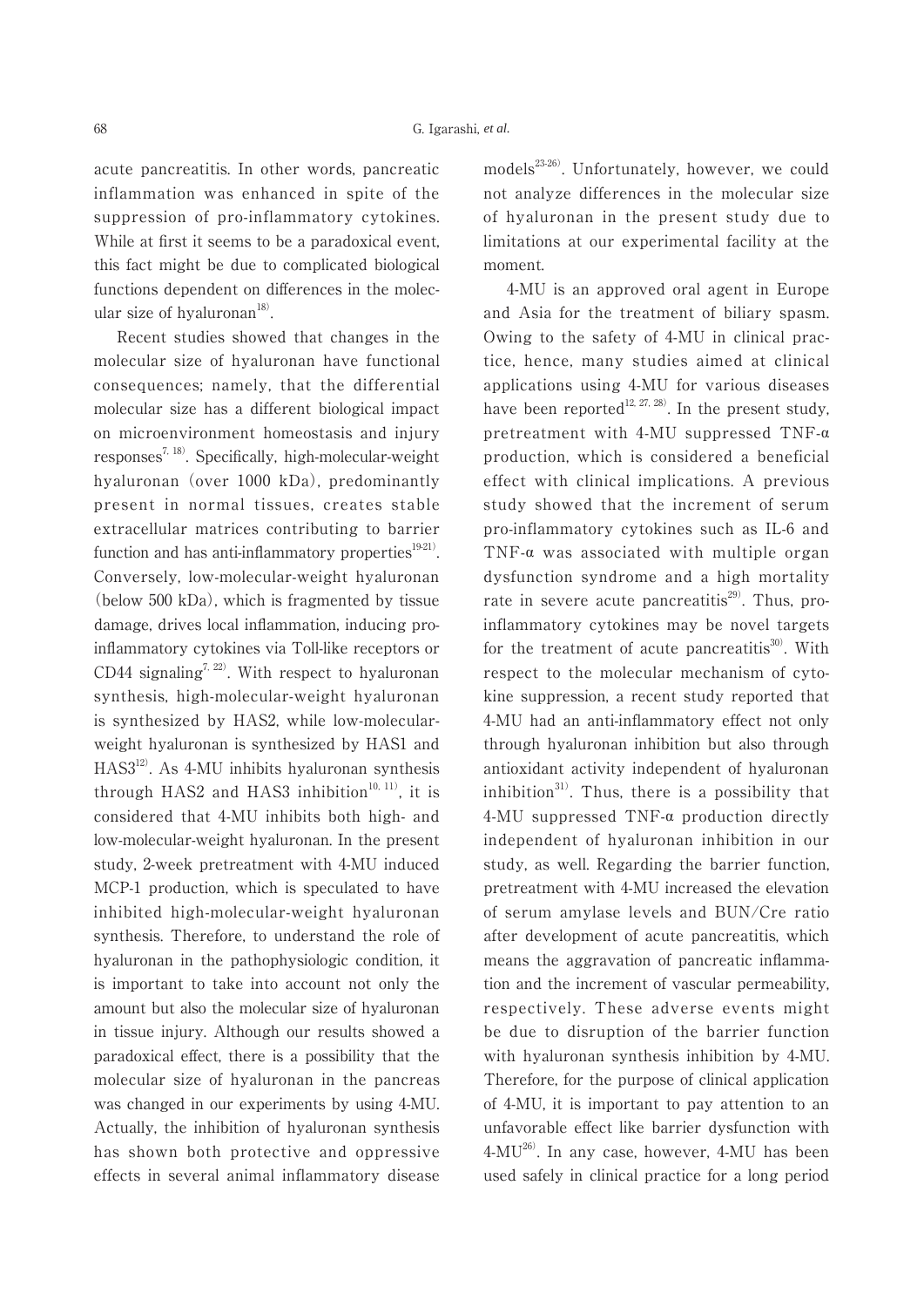of time. Thus, 4-MU will be a promising agent for clinical application for various inflammatory diseases and cancer.

 In summary, systemic inhibition of hyaluronan synthesis aggravates pancreatic inflammation, as opposed to suppression of the production of proinflammatory cytokines. These results indicate that hyaluronan affects both the barrier function and the immune system in acute pancreatitis. For therapeutic interventions targeting hyaluronan in acute pancreatitis, it is important to consider the multiple effects of hyaluronan.

### **Conflict of interest**

The authors declare no conflicts of interest.

#### **Acknowledgements**

 The authors thank Shukuko Yoshida, Yukie Fujita, Ryoko Seito, Ikumi Shirahama, and Yin Hao for their technical support. This work was supported by intramural funding received from Hirosaki University Graduate School of Medicine.

#### **References**

- 1)Talukdar R, Sareen A, Zhu H, Yuan Z, Dixit A, Cheema H, George J, et al. Release of Cathepsin B in Cytosol Causes Cell Death in Acute Pancreatitis. Gastroenterology. 2016;151:747-58.
- 2)Petrov MS, Shanbhag S, Chakraborty M, Phillips AR, Windsor JA. Organ failure and infection of pancreatic necrosis as determinants of mortality in patients with acute pancreatitis. Gastroenterology. 2010;139:813-20.
- 3)Nesvaderani M, Eslick GD, Vagg D, Faraj S, Cox MR. Epidemiology, aetiology and outcomes of acute pancreatitis: A retrospective cohort study. Int J Surg. 2015;23:68-74.
- 4)Lankisch PG, Apte M, Banks PA. Acute pancreatitis. Lancet. 2015;386:85-96.
- 5)Scott JE, Cummings C, Brass A, Chen Y. Secondary

and tertiary structures of hyaluronan in aqueous solution, investigated by rotary shadowing-electron microscopy and computer simulation. Hyaluronan is a very efficient network-forming polymer. Biochem J. 1991;274:699-705.

- 6)Markwald RR, Fitzharris TP, Bank H, Bernanke DH. Structural analyses on the matrical organization of glycosaminoglycans in developing endocardial cushions. Dev Biol. 1978;62:292-316.
- 7)Petrey AC, de la Motte CA. Hyaluronan, a crucial regulator of inflammation. Front Immunol. 2014; 5:101.
- 8)Vistejnova L, Safrankova B, Nesporova K, Slavkovsky R, Hermannova M, Hosek P, Velebny V, et al. Low molecular weight hyaluronan mediated CD44 dependent induction of IL-6 and chemokines in human dermal fibroblasts potentiates innate immune response. Cytokine. 2014;70:97-103.
- 9)Campo GM, Avenoso A, Campo S, D'Ascola A, Traina P, Rugolo CA, Calatroni A. Differential effect of molecular mass hyaluronan on lipopolysaccharideinduced damage in chondrocytes. Innate Immun. 2010;16:48-63.
- 10)Kakizaki I, Kojima K, Takagaki K, Endo M, Kannagi R, Ito M, Maruo Y, et al. A novel mechanism for the inhibition of hyaluronan biosynthesis by 4-methylumbelliferone. J Biol Chem. 2004:279:33281- 9.
- 11)Kultti A, Pasonen-Seppänen S, Jauhiainen M, Rilla KJ, Kärnä R, Pyöriä E, Tammi RH, et al. 4-Methylumbelliferone inhibits hyaluronan synthesis by depletion of cellular UDP-glucuronic acid and downregulation of hyaluronan synthase 2 and 3. Exp Cell Res. 2009;315:1914-23.
- 12)Itano N, Kimata K. Mammalian hyaluronan synthases. IUBMB Life. 2002;54:195-9.
- 13)Nagy N, Kuipers HF, Frymoyer AR, Ishak HD, Bollyky JB, Wight TN, Bollyky PL. 4-methylumbelliferone treatment and hyaluronan inhibition as a therapeutic strategy in inflammation, autoimmunity, and cancer. Front Immunol. 2015;6: 123.
- 14)Kuipers HF, Nagy N, Ruppert SM, Sunkari VG, Marshall PL, Gebe JA, Ishak HD, et al. The pharmacokinetics and dosing of oral 4-methylumbelliferone